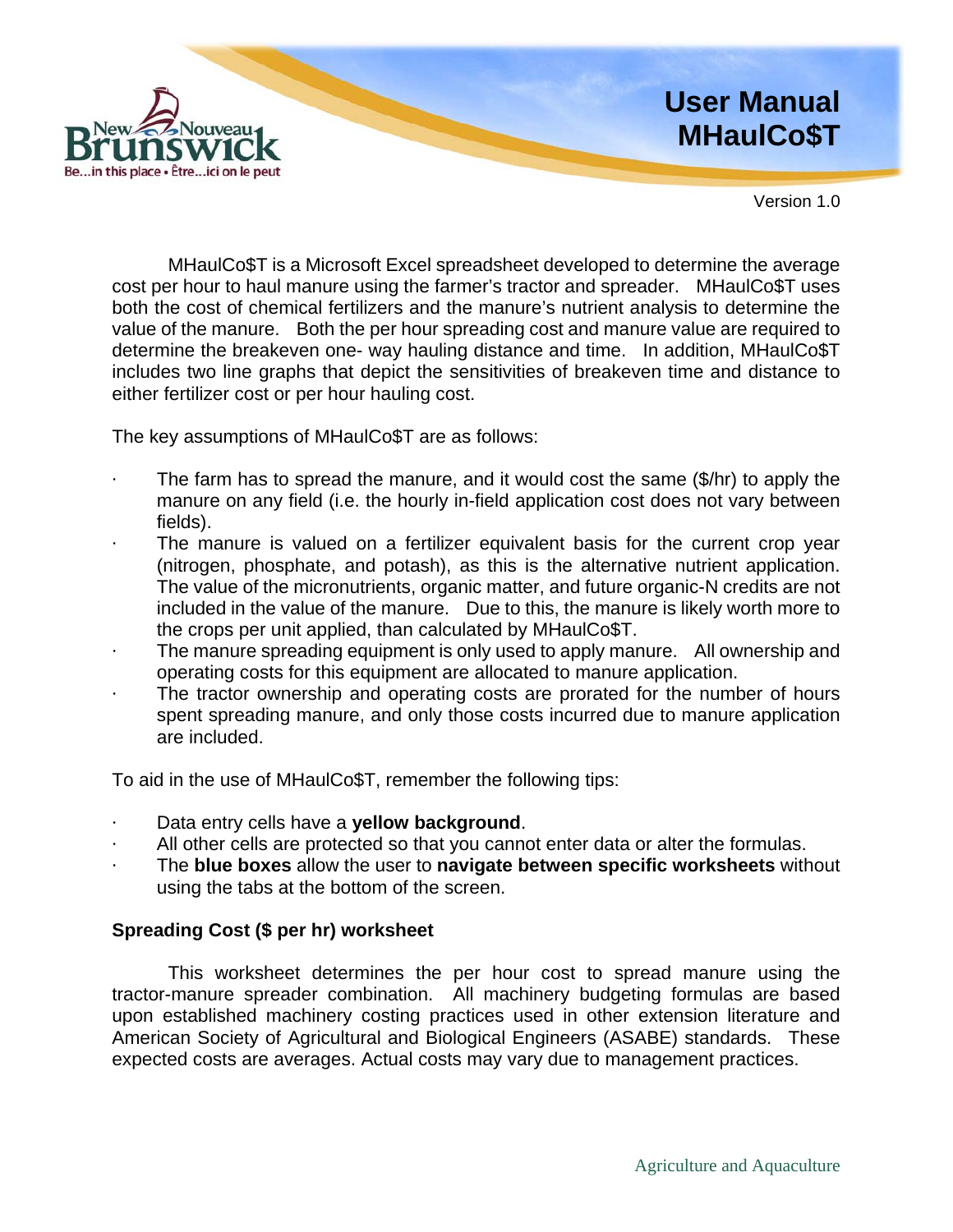# *Option A*

- Enter the purchase price, expected useful life (years), and total annual use (hours) for both the manure spreader and the tractor that is typically used to haul the spreader.
- Enter the rated PTO power for the tractor.
- Enter the spreader capacity.
	- Solid Manure Spreaders The spreader capacity is in tonnes (ex. The value for a 7 tonne spreader would be 7)
	- Liquid Manure Spreaders The spreader capacity is in thousands of liters (x1000L) (ex. The value for a 15,000L spreader would be 15). The density of liquid manure is close to that of water, so 1000L of manure weighs approximately 1000kg or 1 tonne.
		- \* Note: 1 imp gallon equals 4.546L
		- \* Note: 1 US gallon equals 3.785L
- Enter the average travel speed to the fields (km/hr). Base this upon the gear and throttle settings typically used when traveling to and from the field.
- Finally, and if desired, change the values for wages, fuel, and the "Housing, Interest, & Insurance Factor". The default values are based upon typical values from other machinery costing literature.

## *Option B*

Enter the per hour cost of custom manure spreading (\$/hr). Only use the rate to haul the manure to the field. The spreading cost is assumed to be a necessary cost to the farm, regardless of where the manure is spread. When entered, MHaulCo\$T will use the custom manure spreading cost instead of the manure spreading cost determined through Option A.

## **Additional Fields worksheet**

This worksheet determines, for both the tractor and spreader, the additional annual use (hours) that will result from spreading manure onto fields where it is not currently applied.

- · For the first field, enter the field size (acres), one-way distance from the manure storage (km), and the annual spreading rate for that field (loads/acre).
- Repeat for each additional field.
- · The additional annual use (hours) will be displayed on both the **Additional Fields** and **Spreading Cost** worksheets.
- Take the additional annual use value and add it to the total annual use (hours) for both the tractor and manure spreader.

## **Manure Value worksheet**

This worksheet performs two functions. First, it determines the financial value of the manure based upon the cost of chemical fertilizers and the available nutrient content of the manure. Secondly, the worksheet determines the breakeven one-way travel time and distance to haul manure.